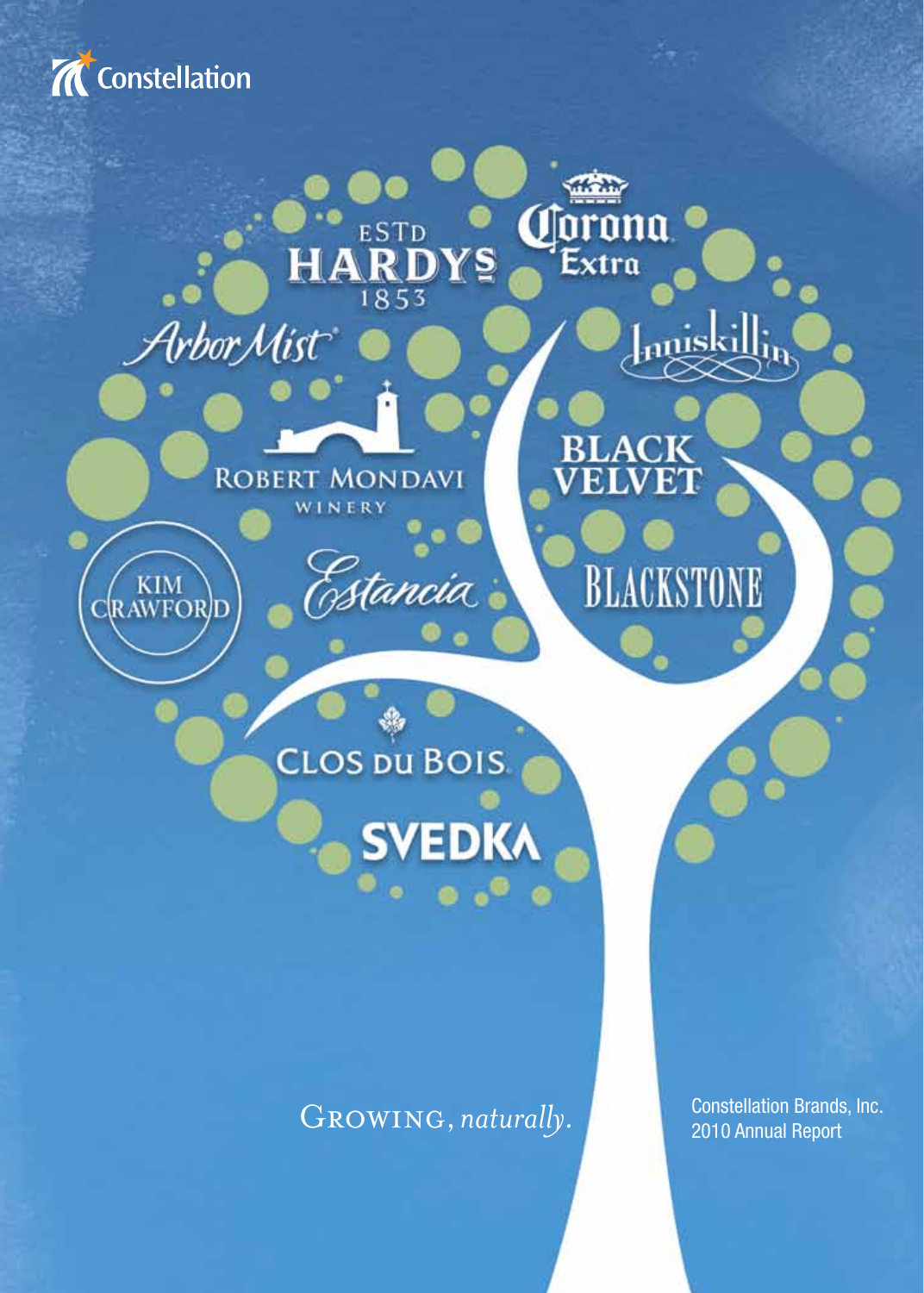# **Our Vision** To elevate life with every glass raised

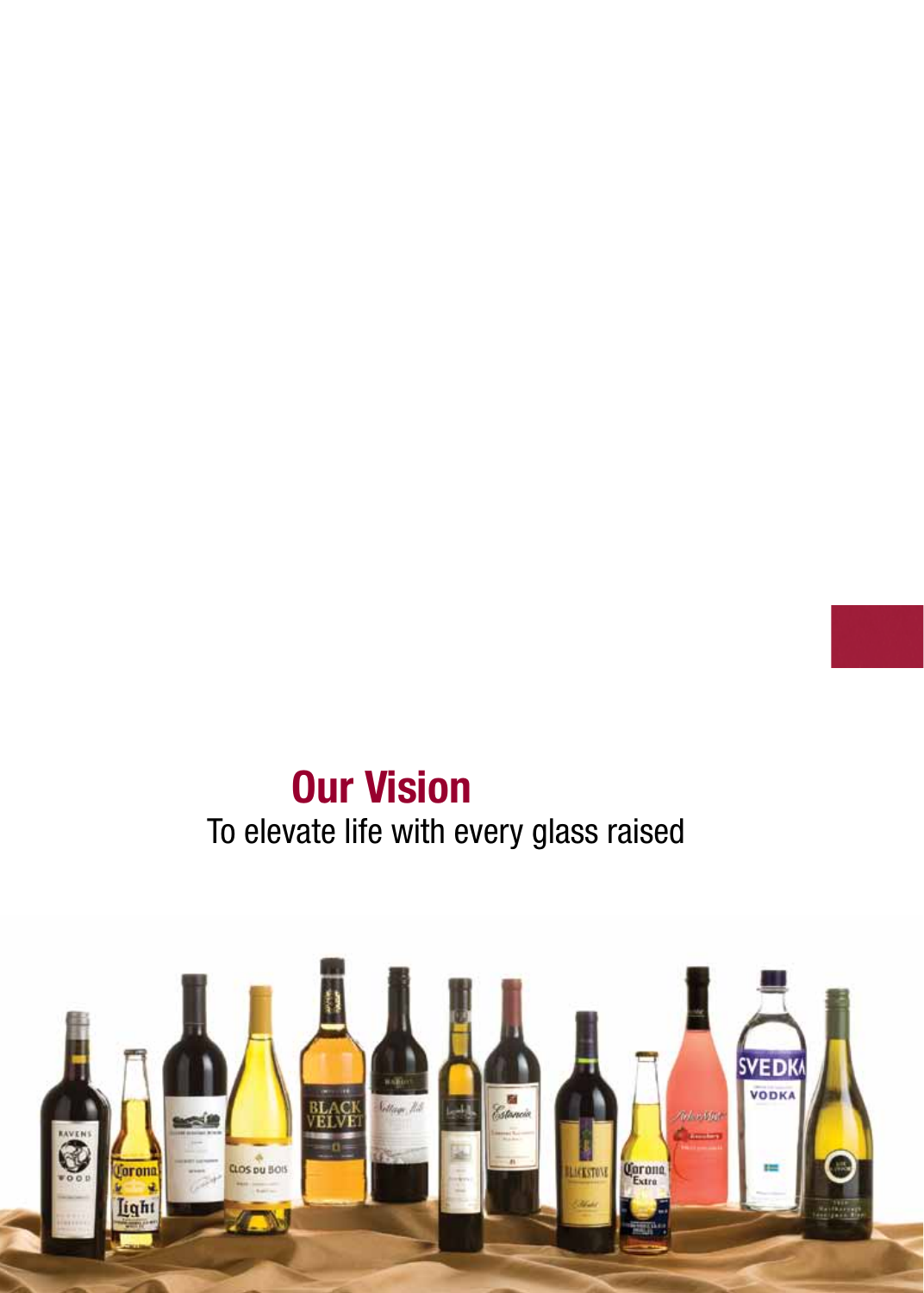

### *Pull and save for future reference!*

## Selection of Constellation's Top Scores:

#### *United States – California*

- 96 pts 2006 Robert Mondavi Winery Cabernet Sauvignon Reserve, Napa Valley (WS)
- 95 pts 2007 Ravenswood Old Hill Zinfandel, Sonoma Valley (IWC)
- 93 pts 2005 Wild Horse Cheval Sauvage, Santa Maria Valley (WE)
- 91 pts 2007 Robert Mondavi Winery Reserve Pinot Noir, Carneros (WS)
- 90 pts 2006 Clos du Bois Calcaire Chardonnay, Russian River Valley (WS)
- *United States Washington Columbia Valley*

92 pts 2006 Hoque Cellars Genesis Syrah (W&S)

- 91 pts 2006 Hoque Cellars Reserve Merlot (WE)
- 90 pts 2005 Hogue Cellars Reserve Cabernet Sauvignon (WS)

#### *New Zealand – Marlborough*

- 92 pts 2008 Nobilo Icon Sauvignon Blanc, Marlborough (WS)
- 91 pts 2008 Kim Crawford Sauvignon Blanc, Marlborough (ws)

#### *Italy – Tuscany*

- 91 pts 2005 Ruffino Chianti Classico, Santedame Riserva (WE)
- 90 pts 2006 Ruffino Chianti Classico, Riserva Ducale (WS)

#### *Australia – Clare Valley & Barossa Valley*

92 pts 2005 Barossa Valley Estate, E&E Black Pepper Shiraz (WA)

91 pts 2007 Leasingham Magnus Riesling, Clare Valley (WS)

```
WA – Wine Advocate
WE – Wine Enthusiast
                           WS – Wine Spectator
                         W&S – Wine & Spirits
IWC – Stephen Tanzer's International Wine Cellar
```
**Here are the savings from printing this Annual Report on paper made from 100% post-consumer waste:**



**369 trees preserved for the future**



**1,064 lbs. waterborne waste not created**



**156,595 gal. wastewater flow saved**



**34,115 lbs. net greenhouse gases prevented**

**17,326 lbs. solid waste not generated**



**261,120,000 BTUs energy not consumed**

The cover and front section (pages  $1 - 12$ ) of this report are printed on processed chlorine-free, FSC-certified Mohawk Solutions, which is made with 100% post-consumer waste fiber. By using emission-free, wind-generated electricity to make this paper, 7,036 pounds of air emissions were not generated. This paper is certified by Green Seal.



**MOHAWK** 

The financial section (pages  $13 - 92$ ) of this report is printed on Rolland Enviro100, which contains 100% post-consumer fiber, is EcoLogo, processed chlorine-free and FSC recycled certified and manufactured using biogas energy.